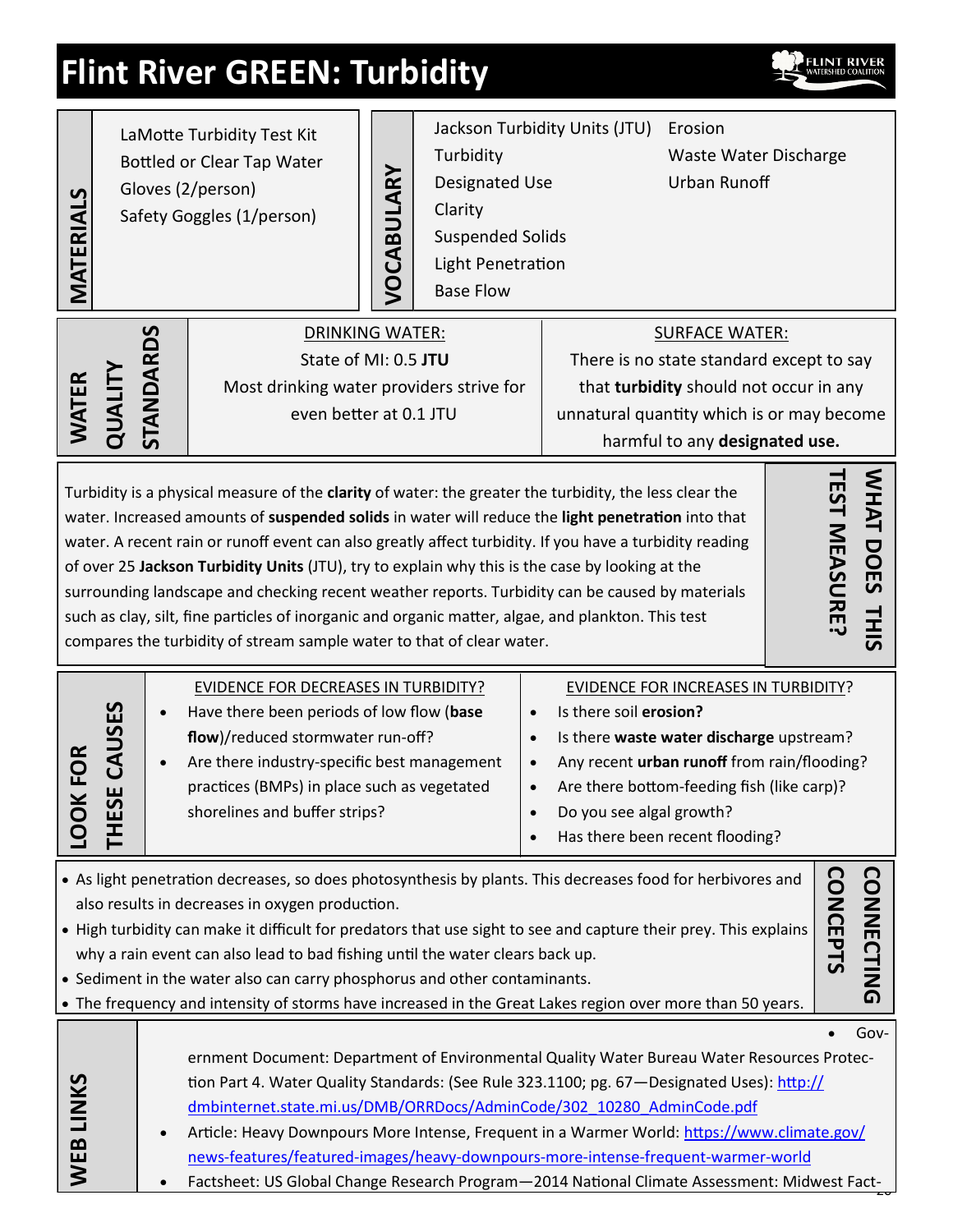## **Flint River GREEN: Turbidity**

- 1. Check to be sure everyone is wearing gloves and goggles.
- 2. Inventory the supplies in your turbidity test kit.
- 3. Fill one turbidity column (A.) to the 50 mL line with the stream sample water from an area of the stream that no one has walked around in yet. If you cannot see a dot at the bottom when looking down the water column, pour out the water until you reach the 25 mL line and note this for later.
- 4. Fill the second turbidity column (B.) with an amount of bottled or "clear" water equal to the amount in turbidity column A.
- 5. Place the tubes side by side and notice the difference in clarity by observing the black dot at the bottom of the turbidity columns. *TIP: View over white paper to make comparison easier.*
- 6. If both turbidity columns are equally clear, the turbidity is zero and you will not need to add any chemical; proceed to step 12. If the black dot at the bottom of turbidity column A appears more cloudy/hazy, proceed to step 7. *TIP: use the edges of the black dot to compare cloudiness.*
- 7. Shake the Standard Turbidity Reagent vigorously. DO NOT FORGET TO SHAKE IT UP.
- 8. Using the dropper, add 0.5mL of Standard Turbidity Reagent to turbidity column B (the clear water) then stir the tube to equally distribute turbid particles. Compare the columns.
- 9. Keep adding Standard Turbidity Reagent in **0.5mL** intervals, stirring and comparing the columns until turbidity column B (clear water) is as cloudy/hazy as turbidity column A (stream sample water). Keep track of the number of additions of Turbidity Reagent: **# of 0.5 mL additions**

Number of

Measured

Additions  $\mathbf{1}$ 

 $\overline{2}$ 

3

 $\overline{4}$ 

5

6

7

8

 $\overline{Q}$ 

10

15

20

**TURBITITY TEST RESULTS** 

 $0.5$ 

1.0

1.5

2.0

 $2.5$ 

3.0

 $3.5$ 

4.0

 $4.5$ 

5.0

 $7.5$ 

10.0

Amount in mL

50 mL

5 JTU

10 JTU

15 JTU

20 JTU

25 JTU

30 JTU

35 JTU

40 JTU

45 JTU

50 JTU

75 JTU

100 JTU

Graduation

25 mL

10 JTU

20 JTU

30 JTU

40 JTU

50 JTU

60 JTU

70 JTU

80 JTU

90 JTU

100 JTU

150 JTU

200 JTU

Graduation

| 10. Calculate and record the turbidity in Jackson |
|---------------------------------------------------|
| Turbidity Units. If your samples are 50mL,        |
| each 0.5ml addition equals 5 JTU. If a 25mL       |
| sample is used, each 0.5L addition of             |
| Reagent equals 10 JTUs. Use the chart at the      |
| right:<br>JTU                                     |

- 11. Dispose of your samples and rinse the test tubes into the hazardous waste container.
- 12. Calculate a Q-Value on the Turbidity Chart. **Q-Value:** \_\_\_\_\_\_\_
- 13. Check the Q-Value by entering your pH data at [http://www.flintrivergreen.org/add](http://www.flintrivergreen.org/add-info/add-data/)-info/

| add-data/ | Figure sourced from LaMotte Turbidity Test Kit (7519-01) instructions |  |
|-----------|-----------------------------------------------------------------------|--|
|-----------|-----------------------------------------------------------------------|--|

|                      |           | Retrieve your stream sample upstream from other students or from a part of the stream         |
|----------------------|-----------|-----------------------------------------------------------------------------------------------|
| <b>FOR</b>           |           | that no one has been walking around in yet.                                                   |
|                      | $\bullet$ | Be sure to add the Standard Turbidity Reagent to the "Clear" water (Column B) and NOT to      |
| $\overline{5}$<br>ō  |           | the stream sample water (Column A)                                                            |
|                      |           | Make sure you shake up the Standard Turbidity Reagent before use.                             |
|                      |           | Be sure to use the stir stick to stir the water after each addition before comparing columns. |
| <b>THAT<br/>JATC</b> |           | Disregard the color of the water and focus only on the cloudiness or clarity.                 |
|                      |           |                                                                                               |

# **PROCEDURE PROCEDURE**